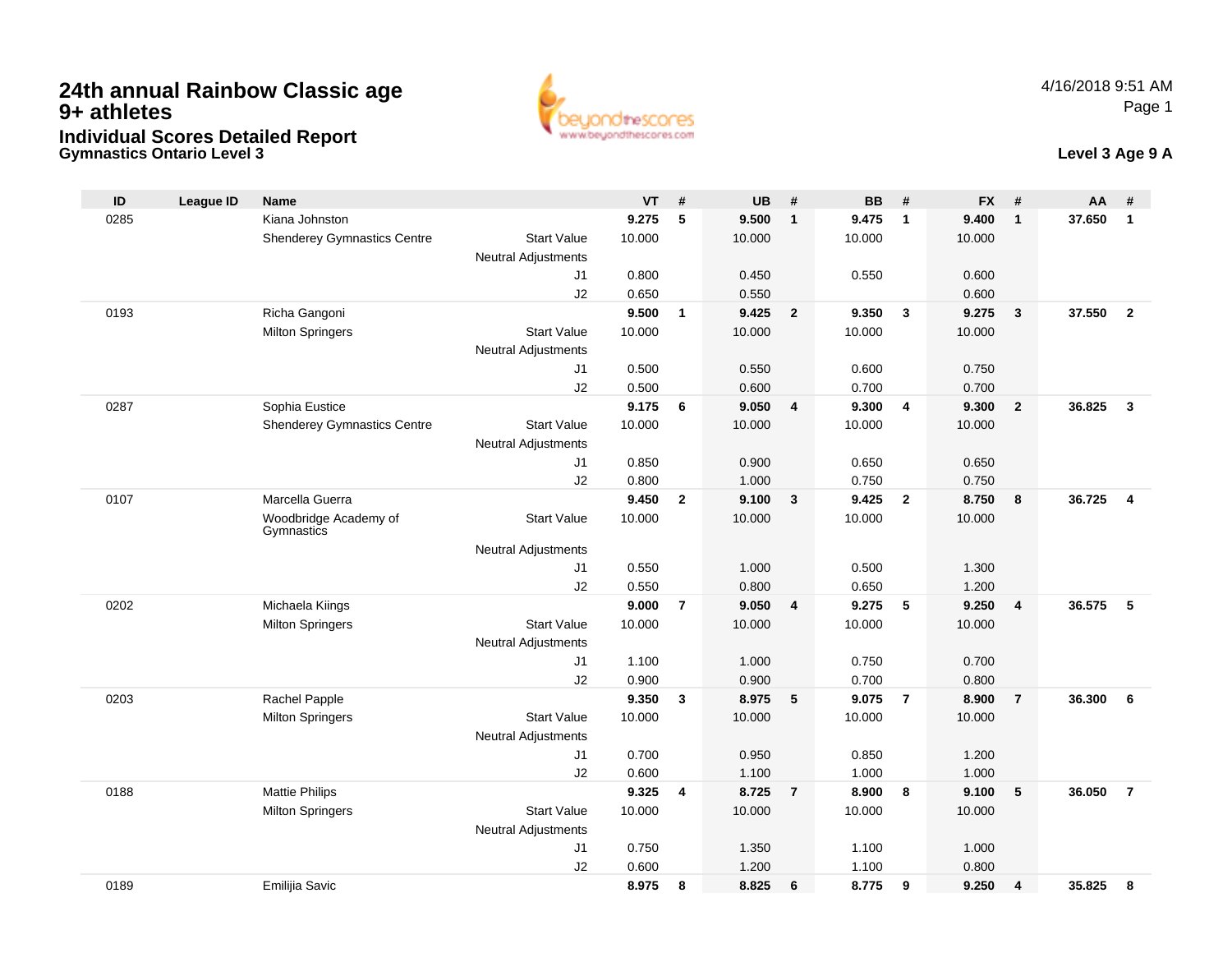## **24th annual Rainbow Classic age9+ athletes**



4/16/2018 9:51 AMPage 2

|      | Individual Scores Detailed Report   |                            | www.beyondthescores.com |     |        |   |         |    |        |                |        |    |
|------|-------------------------------------|----------------------------|-------------------------|-----|--------|---|---------|----|--------|----------------|--------|----|
|      | <b>Milton Springers</b>             | <b>Start Value</b>         | 10.000                  |     | 10.000 |   | 10.000  |    | 10.000 |                |        |    |
|      |                                     | <b>Neutral Adjustments</b> |                         |     |        |   |         |    |        |                |        |    |
|      |                                     | J1                         | 1.150                   |     | 1.200  |   | 1.300   |    | 0.650  |                |        |    |
|      |                                     | J2                         | 0.900                   |     | 1.150  |   | 1.150   |    | 0.850  |                |        |    |
| 0084 | Ariella Cannon                      |                            | 9.325                   | -4  | 8.825  | 6 | 8.600   | 10 | 8.900  | $\overline{7}$ | 35.650 | 9  |
|      | Woodbridge Academy of<br>Gymnastics | <b>Start Value</b>         | 10.000                  |     | 10.000 |   | 10.000  |    | 10.000 |                |        |    |
|      |                                     | <b>Neutral Adjustments</b> |                         |     |        |   |         |    |        |                |        |    |
|      |                                     | J1                         | 0.750                   |     | 1.300  |   | 1.500   |    | 1.100  |                |        |    |
|      |                                     | J2                         | 0.600                   |     | 1.050  |   | 1.300   |    | 1.100  |                |        |    |
| 0022 | Sarah Tandy                         |                            | 9.275                   | - 5 | 7.950  | 8 | 9.100 6 |    | 9.050  | 6              | 35.375 | 10 |
|      | Birchmount                          | <b>Start Value</b>         | 10.000                  |     | 10.000 |   | 10.000  |    | 10.000 |                |        |    |
|      |                                     | <b>Neutral Adjustments</b> |                         |     |        |   |         |    |        |                |        |    |
|      |                                     | J1                         | 0.650                   |     | 1.900  |   | 0.950   |    | 0.900  |                |        |    |
|      |                                     | J2                         | 0.800                   |     | 2.200  |   | 0.850   |    | 1.000  |                |        |    |

#### **Gymnastics Ontario Level 3Level 3 Age 10 A**

**ID League ID Name VT # UB # BB # FX # AA #** 0292 Alexandra Stratulat **X.XXX -- X.XXX -- X.XXX -- X.XXX -- 0.000 --** 0267 Nikki Tulk **9.375 <sup>1</sup> 9.050 <sup>2</sup> 8.750 <sup>4</sup> 9.625 <sup>1</sup> 36.800 <sup>1</sup>** Lindsay Gymnastics Centre Start Value 10.000 10.000 10.000 10.000 Neutral Adjustments J1 0.600 0.900 1.200 0.450 J2 0.650 1.000 1.300 0.300 0181 Chelsea Trotman **9.300 <sup>3</sup> 9.125 <sup>1</sup> 8.875 <sup>3</sup> 9.300 <sup>3</sup> 36.600 <sup>2</sup>** Milton Springers Start Valuee 10.000 10.000 10.000 10.000 Neutral Adjustments J1 0.700 0.950 1.150 0.650 J2 0.700 0.800 1.100 0.750 0290 Makayla Henriques **9.325 <sup>2</sup> 8.650 <sup>3</sup> 8.950 <sup>2</sup> 9.400 <sup>2</sup> 36.325 <sup>3</sup>** Shenderey Gymnastics Centre Start Value 10.000 10.000 10.000 10.000 Neutral Adjustments J1 0.650 1.250 0.950 0.650 J2 0.700 1.450 1.150 0.550 0016 Elisabeth Fry **9.325 <sup>2</sup> 8.200 <sup>4</sup> 8.675 <sup>5</sup> 9.025 <sup>4</sup> 35.225 <sup>4</sup> Birchmount**  Start Valuee 10.000 10.000 10.000 10.000 Neutral Adjustments J10.700 1.900 1.300 1.100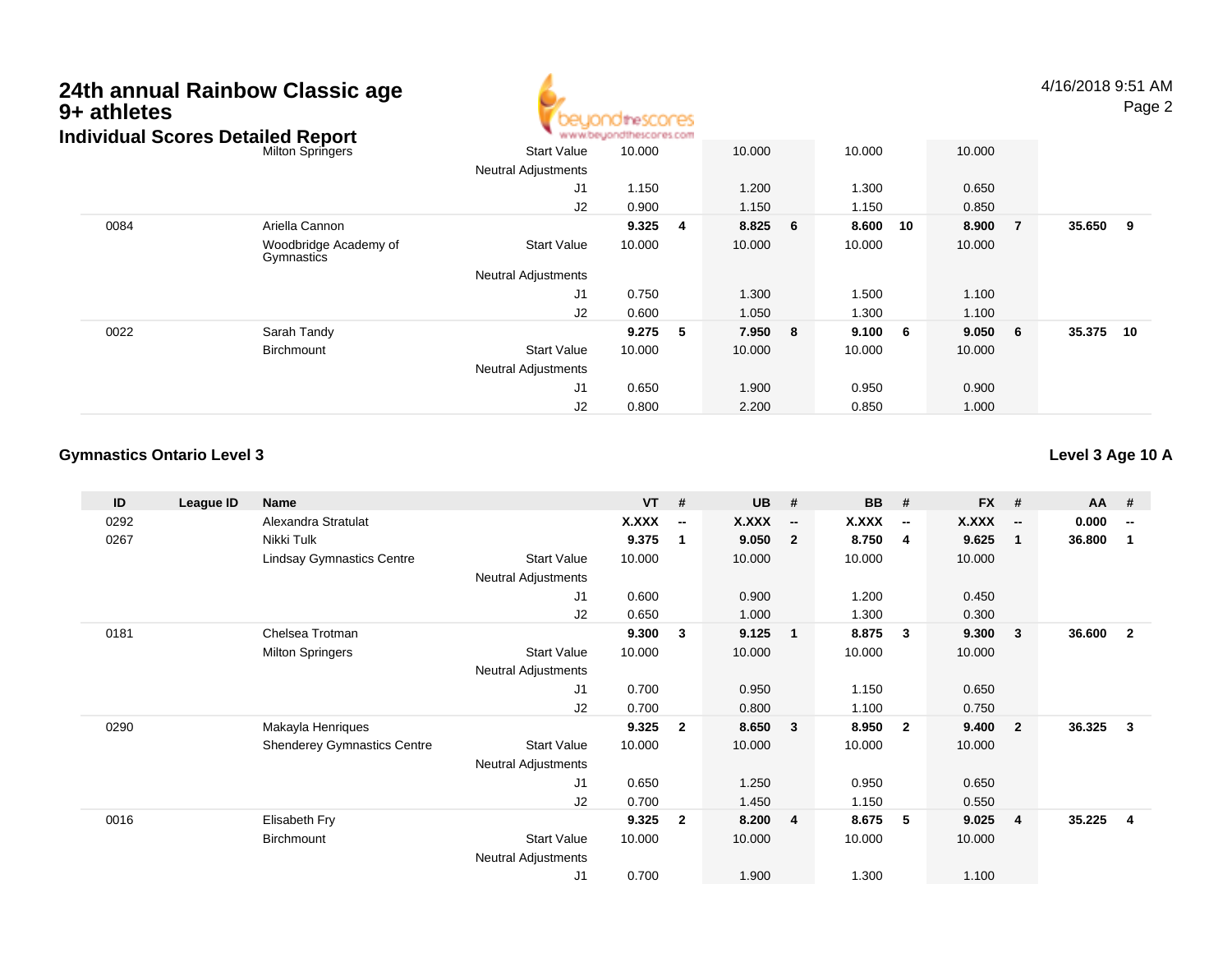

4/16/2018 9:51 AMPage 3

|                       | J2                                        | 0.650  |    | 1.700                    | 1.350              | 0.850          |            |     |
|-----------------------|-------------------------------------------|--------|----|--------------------------|--------------------|----------------|------------|-----|
| Emily Paguirigan      |                                           |        |    |                          | 9.075              | 8.450          | 34.775     | -5  |
| University of Toronto | <b>Start Value</b><br>Neutral Adjustments | 10.000 |    | 10.000                   | 10.000             | 10.000         |            |     |
|                       | J1                                        | 0.750  |    | 2.000                    | 0.850              | 1.450          |            |     |
|                       | J2                                        | 0.700  |    | 2.050                    | 1.000              | 1.650          |            |     |
| <b>Summer Parsons</b> |                                           |        | -5 |                          |                    | 7.775          | 31.525     | - 6 |
| Birchmount            | Start Value                               | 10.000 |    | 10.000                   | 10.000             | 10.000         |            |     |
|                       | Neutral Adjustments                       |        |    |                          |                    |                |            |     |
|                       | J1                                        | 1.000  |    | 2.700                    | 2.800              | 2.250          |            |     |
|                       | J2                                        | 1.000  |    | 2.400                    | 2.600              | 2.200          |            |     |
|                       | ulviuuai Scoles Delalleu Report           |        |    | $9.275 \quad 4$<br>9.000 | 7.975 5<br>7.450 6 | - 1<br>7.300 6 | - 5<br>- 6 |     |

#### **Gymnastics Ontario Level 3**

**Level 3 Age 11 A**

| ID   | League ID | <b>Name</b>                      |                            | <b>VT</b>    | #                        | <b>UB</b>    | #                        | <b>BB</b>    | #                        | <b>FX</b>    | #                        | AA     | #                        |
|------|-----------|----------------------------------|----------------------------|--------------|--------------------------|--------------|--------------------------|--------------|--------------------------|--------------|--------------------------|--------|--------------------------|
| 0325 |           | Olivia Byer                      |                            | <b>X.XXX</b> | $\overline{\phantom{a}}$ | <b>X.XXX</b> | $\overline{\phantom{a}}$ | <b>X.XXX</b> | $\overline{\phantom{a}}$ | <b>X.XXX</b> | $\overline{\phantom{a}}$ | 0.000  | $\overline{\phantom{a}}$ |
| 0048 |           | Scoshia Tatham-Stevens           |                            | 9.900        | $\mathbf{1}$             | 9.425        | $\overline{2}$           | 9.450        | $\overline{1}$           | 9.800        | $\overline{1}$           | 38.575 | $\mathbf 1$              |
|      |           | <b>Pickering Athletic Centre</b> | <b>Start Value</b>         | 10.000       |                          | 10.000       |                          | 10.000       |                          | 10.000       |                          |        |                          |
|      |           |                                  | Neutral Adjustments        |              |                          |              |                          | $-0.100$     |                          |              |                          |        |                          |
|      |           |                                  | J1                         | 0.100        |                          | 0.500        |                          | 0.400        |                          | 0.200        |                          |        |                          |
|      |           |                                  | J2                         | 0.100        |                          | 0.650        |                          | 0.500        |                          | 0.200        |                          |        |                          |
| 0210 |           | Neva Lalonde                     |                            | 9.625        | $\mathbf{2}$             | 9.600        | $\overline{1}$           | 8.150        | $\overline{7}$           | 9.625        | 3                        | 37.000 | $\overline{2}$           |
|      |           | Aereo Gymnastics Club            | <b>Start Value</b>         | 10.000       |                          | 10.000       |                          | 10.000       |                          | 10.000       |                          |        |                          |
|      |           |                                  | Neutral Adjustments        |              |                          |              |                          | $-0.100$     |                          |              |                          |        |                          |
|      |           |                                  | J1                         | 0.400        |                          | 0.400        |                          | 1.700        |                          | 0.450        |                          |        |                          |
|      |           |                                  | J2                         | 0.350        |                          | 0.400        |                          | 1.800        |                          | 0.300        |                          |        |                          |
| 0040 |           | Chloe Mak                        |                            | 9.575        | 3                        | 8.950        | $\overline{\mathbf{3}}$  | 8.675        | 4                        | 9.700        | $\overline{2}$           | 36.900 | 3                        |
|      |           | Birchmount                       | <b>Start Value</b>         | 10.000       |                          | 10.000       |                          | 10.000       |                          | 10.000       |                          |        |                          |
|      |           |                                  | Neutral Adjustments        |              |                          |              |                          |              |                          |              |                          |        |                          |
|      |           |                                  | J1                         | 0.400        |                          | 1.100        |                          | 1.350        |                          | 0.350        |                          |        |                          |
|      |           |                                  | J2                         | 0.450        |                          | 1.000        |                          | 1.300        |                          | 0.250        |                          |        |                          |
| 0151 |           | Rachel Donaldson                 |                            | 9.500        | 5                        | 8.800        | $\overline{4}$           | 9.000        | 3                        | 9.450        | $\overline{4}$           | 36.750 | 4                        |
|      |           | University of Toronto            | <b>Start Value</b>         | 10.000       |                          | 10.000       |                          | 10.000       |                          | 10.000       |                          |        |                          |
|      |           |                                  | <b>Neutral Adjustments</b> |              |                          |              |                          | $-0.100$     |                          |              |                          |        |                          |
|      |           |                                  | J1                         | 0.500        |                          | 1.100        |                          | 0.850        |                          | 0.650        |                          |        |                          |
|      |           |                                  | J2                         | 0.500        |                          | 1.300        |                          | 0.950        |                          | 0.450        |                          |        |                          |
| 0321 |           | Naomi Rainville                  |                            | 9.200        | 6                        | 8.425        | $\overline{7}$           | 9.100        | $\mathbf{2}$             | 9.350        | -5                       | 36.075 | 5                        |
|      |           | <b>Quinte Bay</b>                | <b>Start Value</b>         | 10.000       |                          | 10.000       |                          | 10.000       |                          | 10.000       |                          |        |                          |
|      |           |                                  | <b>Neutral Adjustments</b> |              |                          |              |                          |              |                          |              |                          |        |                          |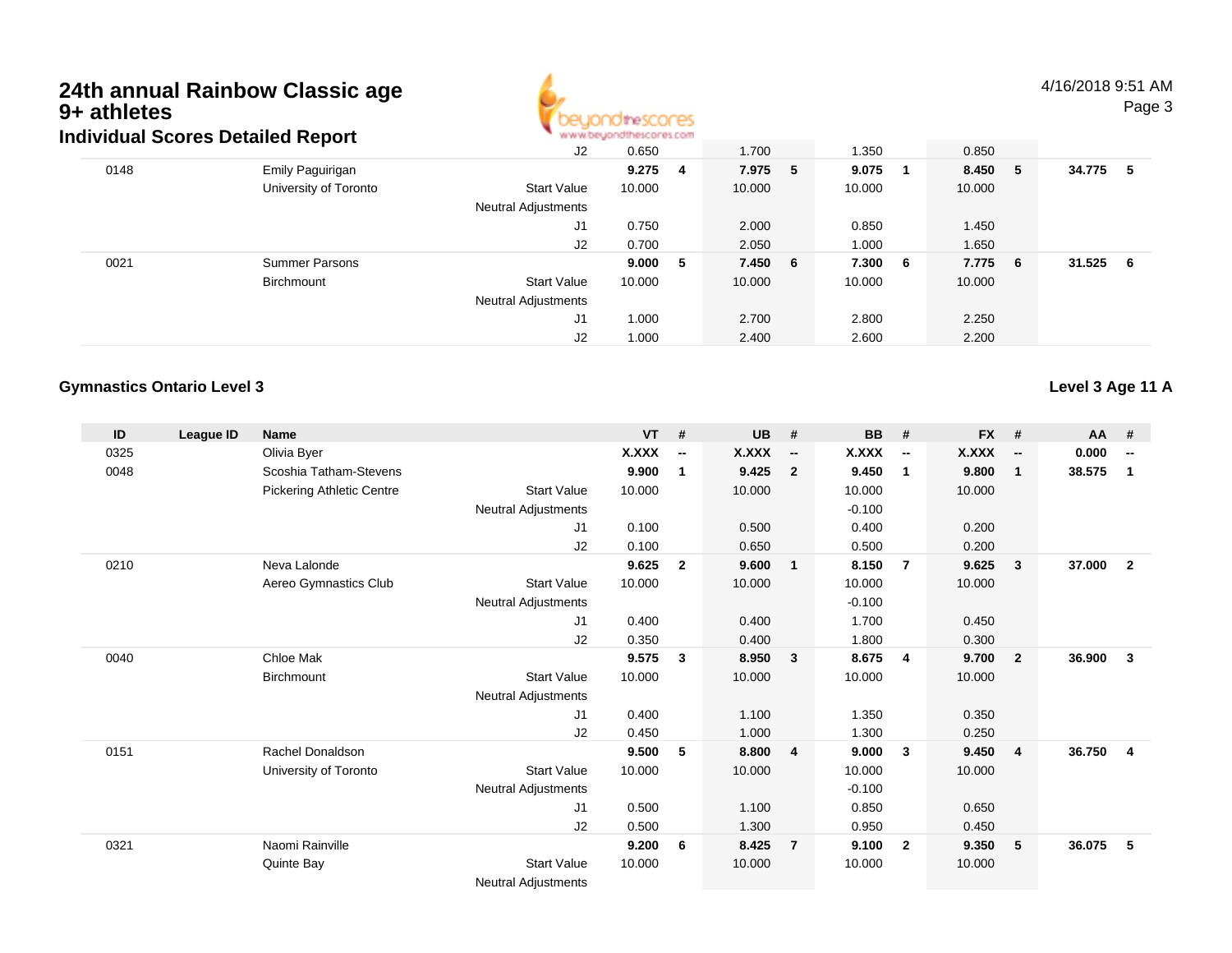

4/16/2018 9:51 AMPage 4

|      | iurviuuai Ocores Detaileu Report |                            |        |   |         |         |        |                |        |     |
|------|----------------------------------|----------------------------|--------|---|---------|---------|--------|----------------|--------|-----|
|      |                                  | J1                         | 0.700  |   | 1.500   | 0.900   | 0.650  |                |        |     |
|      |                                  | J2                         | 0.900  |   | 1.650   | 0.900   | 0.650  |                |        |     |
| 0352 | Katie-Lynn Carman                |                            | 9.5504 |   | 8.650 5 | 8.200 6 | 9.275  | - 7            | 35.675 | - 6 |
|      | Quinte Bay                       | <b>Start Value</b>         | 10.000 |   | 10.000  | 10.000  | 10.000 |                |        |     |
|      |                                  | <b>Neutral Adjustments</b> |        |   |         |         |        |                |        |     |
|      |                                  | J1                         | 0.400  |   | 1.400   | 1.700   | 0.800  |                |        |     |
|      |                                  | J2                         | 0.500  |   | 1.300   | 1.900   | 0.650  |                |        |     |
| 0154 | Renee Sas                        |                            | 9.050  | 7 | 8.575 6 | 8.600 5 | 9.300  | 6 <sub>o</sub> | 35.525 |     |
|      | University of Toronto            | <b>Start Value</b>         | 10.000 |   | 10.000  | 10.000  | 10.000 |                |        |     |
|      |                                  | <b>Neutral Adjustments</b> |        |   |         |         |        |                |        |     |
|      |                                  | J1                         | 1.000  |   | 1.350   | 1.500   | 0.600  |                |        |     |
|      |                                  | J2                         | 0.900  |   | 1.500   | 1.300   | 0.800  |                |        |     |

#### **Gymnastics Ontario Level 3**

**Level 3 Age 12 A**

| ID   | League ID | <b>Name</b>                      |                     | <b>VT</b> | #                        | <b>UB</b> | #                        | <b>BB</b> | #                        | <b>FX</b> | #                        | <b>AA</b> | #                        |
|------|-----------|----------------------------------|---------------------|-----------|--------------------------|-----------|--------------------------|-----------|--------------------------|-----------|--------------------------|-----------|--------------------------|
| 0081 |           | Parneet Kahlon                   |                     | X.XXX     | $\overline{\phantom{a}}$ | X.XXX     | $\overline{\phantom{a}}$ | X.XXX     | $\overline{\phantom{a}}$ | X.XXX     | $\overline{\phantom{a}}$ | 0.000     | $\overline{\phantom{a}}$ |
| 0071 |           | Maya Wallace                     |                     | 9.400     | 5                        | 9.700     | $\overline{\mathbf{1}}$  | 9.200     | $\mathbf{1}$             | 9.775     | $\mathbf{2}$             | 38.075    | 1                        |
|      |           | <b>Pickering Athletic Centre</b> | <b>Start Value</b>  | 10.000    |                          | 10.000    |                          | 10.000    |                          | 10.000    |                          |           |                          |
|      |           |                                  | Neutral Adjustments |           |                          |           |                          |           |                          |           |                          |           |                          |
|      |           |                                  | J1                  | 0.600     |                          | 0.300     |                          | 0.750     |                          | 0.250     |                          |           |                          |
|      |           |                                  | J2                  | 0.600     |                          | 0.300     |                          | 0.850     |                          | 0.200     |                          |           |                          |
| 0060 |           | Paige Wallin                     |                     | 9.350     | 6                        | 9.325     | $\overline{\mathbf{2}}$  | 9.125     | $\overline{\mathbf{2}}$  | 9.625     | 4                        | 37.425    | $\overline{2}$           |
|      |           | <b>Pickering Athletic Centre</b> | <b>Start Value</b>  | 10.000    |                          | 10.000    |                          | 10.000    |                          | 10.000    |                          |           |                          |
|      |           |                                  | Neutral Adjustments |           |                          |           |                          | $-0.100$  |                          |           |                          |           |                          |
|      |           |                                  | J <sub>1</sub>      | 0.700     |                          | 0.750     |                          | 0.750     |                          | 0.400     |                          |           |                          |
|      |           |                                  | J2                  | 0.600     |                          | 0.600     |                          | 0.800     |                          | 0.350     |                          |           |                          |
| 0186 |           | Beatriz Fukushima                |                     | 9.550     | $\mathbf{2}$             | 8.900     | - 5                      | 9.000     | 3                        | 9.800     | $\mathbf{1}$             | 37.250    | 3                        |
|      |           | <b>Milton Springers</b>          | <b>Start Value</b>  | 10.000    |                          | 10.000    |                          | 10.000    |                          | 10.000    |                          |           |                          |
|      |           |                                  | Neutral Adjustments |           |                          |           |                          |           |                          |           |                          |           |                          |
|      |           |                                  | J1                  | 0.400     |                          | 1.200     |                          | 1.050     |                          | 0.200     |                          |           |                          |
|      |           |                                  | J2                  | 0.500     |                          | 1.000     |                          | 0.950     |                          | 0.200     |                          |           |                          |
| 0153 |           | Agustina Berezan                 |                     | 9.575     | 1                        | 9.050     | $\overline{4}$           | 9.200     | $\overline{1}$           | 9.400     | 5                        | 37.225    | 4                        |
|      |           | University of Toronto            | <b>Start Value</b>  | 10.000    |                          | 10.000    |                          | 10.000    |                          | 10.000    |                          |           |                          |
|      |           |                                  | Neutral Adjustments |           |                          |           |                          |           |                          |           |                          |           |                          |
|      |           |                                  | J1                  | 0.350     |                          | 1.000     |                          | 0.750     |                          | 0.550     |                          |           |                          |
|      |           |                                  | J2                  | 0.500     |                          | 0.900     |                          | 0.850     |                          | 0.650     |                          |           |                          |
| 0183 |           | Melissa Medlar                   |                     | 9.500     | 3                        | 9.175     | $\overline{\mathbf{3}}$  | 8.525     | $\overline{4}$           | 9.725     | 3                        | 36.925    | 5                        |
|      |           | <b>Milton Springers</b>          | <b>Start Value</b>  | 10.000    |                          | 10.000    |                          | 10.000    |                          | 10.000    |                          |           |                          |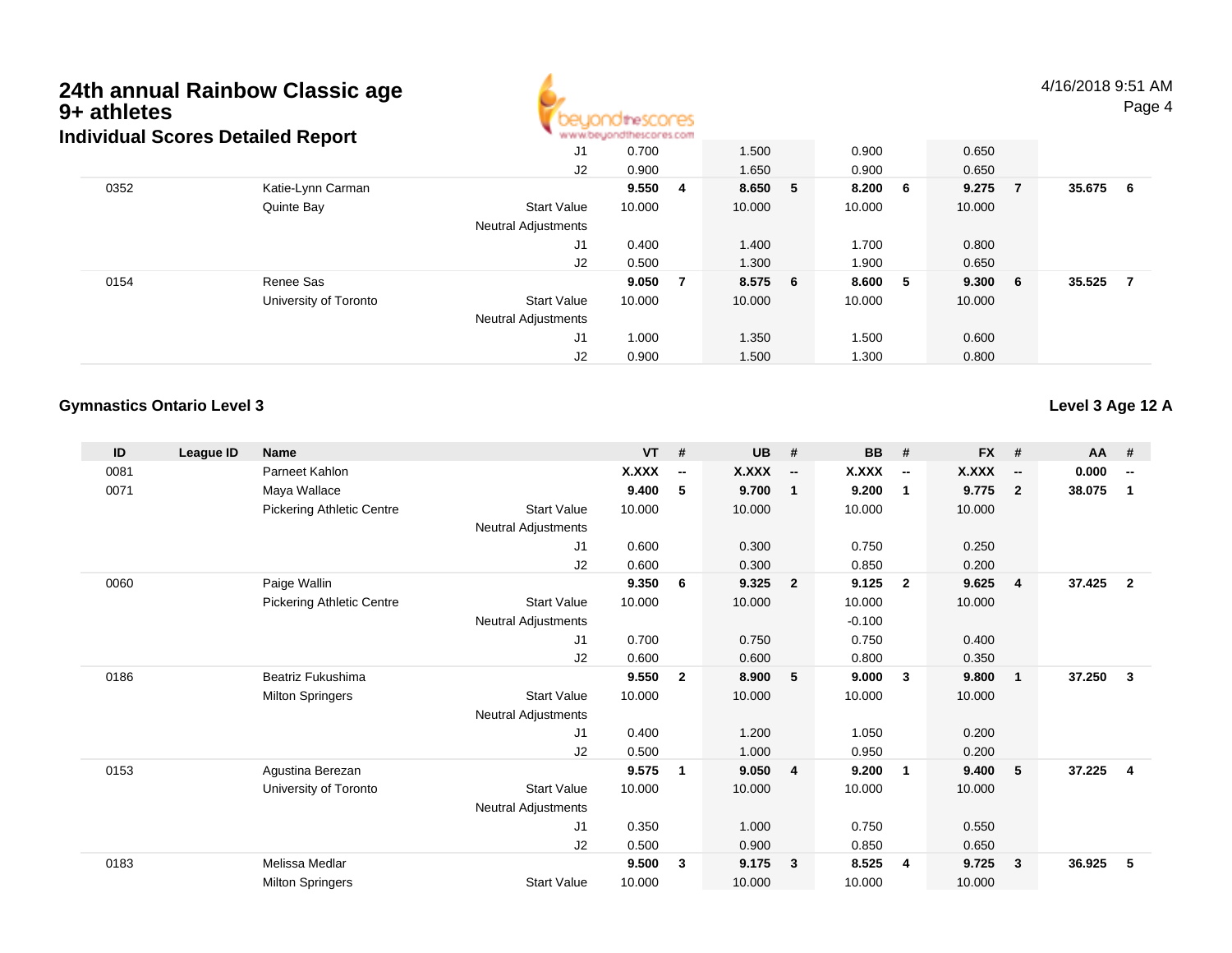

4/16/2018 9:51 AMPage 5

|      |                         | Neutral Adjustments        |        |                |              |                          |          |                          |        |                 |        |                |
|------|-------------------------|----------------------------|--------|----------------|--------------|--------------------------|----------|--------------------------|--------|-----------------|--------|----------------|
|      |                         | J <sub>1</sub>             | 0.500  |                | 0.900        |                          | 1.500    |                          | 0.250  |                 |        |                |
|      |                         | J2                         | 0.500  |                | 0.750        |                          | 1.450    |                          | 0.300  |                 |        |                |
| 0195 | Abby Lamb               |                            | 9.300  | $\overline{7}$ | 8.900 5      |                          | 8.050    | -5                       | 9.300  | $6\overline{6}$ | 35.550 | - 6            |
|      | <b>Milton Springers</b> | <b>Start Value</b>         | 10.000 |                | 10.000       |                          | 10.000   |                          | 10.000 |                 |        |                |
|      |                         | <b>Neutral Adjustments</b> |        |                |              |                          | $-0.100$ |                          |        |                 |        |                |
|      |                         | J <sub>1</sub>             | 0.750  |                | 1.000        |                          | 1.900    |                          | 0.650  |                 |        |                |
|      |                         | J2                         | 0.650  |                | 1.200        |                          | 1.800    |                          | 0.750  |                 |        |                |
| 0020 | Nicole Hough            |                            | 9.150  | 8              | 8.350 6      |                          | 6.000    | 6                        | 9.125  | $\overline{7}$  | 32.625 | $\overline{7}$ |
|      | <b>Birchmount</b>       | <b>Start Value</b>         | 10.000 |                | 10.000       |                          | 10.000   |                          | 10.000 |                 |        |                |
|      |                         | <b>Neutral Adjustments</b> |        |                |              |                          | $-0.100$ |                          |        |                 |        |                |
|      |                         | J1                         | 0.800  |                | 1.500        |                          | 4.000    |                          | 0.850  |                 |        |                |
|      |                         | J2                         | 0.900  |                | 1.800        |                          | 3.800    |                          | 0.900  |                 |        |                |
| 0145 | Sarah Ann Siller        |                            | 9.425  | $\overline{4}$ | <b>X.XXX</b> | $\overline{\phantom{a}}$ | X.XXX    | $\overline{\phantom{a}}$ | 7.975  | $_{\rm 8}$      | 17.400 | - 8            |
|      | University of Toronto   | <b>Start Value</b>         | 10.000 |                |              |                          | 10.000   |                          | 10.000 |                 |        |                |
|      |                         | <b>Neutral Adjustments</b> |        |                |              |                          | $-0.100$ |                          |        |                 |        |                |
|      |                         | J <sub>1</sub>             | 0.600  |                |              |                          | 1.600    |                          | 2.000  |                 |        |                |
|      |                         | J2                         | 0.550  |                |              |                          | 1.400    |                          | 2.050  |                 |        |                |

#### **Gymnastics Ontario Level 3**

| ID   | League ID | <b>Name</b>                      |                            | <b>VT</b> | #                       | <b>UB</b> | #                       | <b>BB</b> | #              | <b>FX</b> | # | $AA$ # |                |
|------|-----------|----------------------------------|----------------------------|-----------|-------------------------|-----------|-------------------------|-----------|----------------|-----------|---|--------|----------------|
| 0073 |           | <b>Brianna Persue</b>            |                            | 9.800     | -1                      | 9.800     | $\mathbf 1$             | 9.500     | -1             | 9.750     | 1 | 38.850 |                |
|      |           | <b>Pickering Athletic Centre</b> | <b>Start Value</b>         | 10.000    |                         | 10.000    |                         | 10.000    |                | 10.000    |   |        |                |
|      |           |                                  | <b>Neutral Adjustments</b> |           |                         |           |                         |           |                |           |   |        |                |
|      |           |                                  | J <sub>1</sub>             | 0.200     |                         | 0.200     |                         | 0.450     |                | 0.250     |   |        |                |
|      |           |                                  | J <sub>2</sub>             | 0.200     |                         | 0.200     |                         | 0.550     |                | 0.250     |   |        |                |
| 0064 |           | Soraya Basaria                   |                            | 9.600     | $\mathbf{3}$            | 9.275     | $\overline{\mathbf{2}}$ | 9.250     | $\overline{2}$ | 9.600     | 3 | 37.725 | $\overline{2}$ |
|      |           | <b>Pickering Athletic Centre</b> | <b>Start Value</b>         | 10.000    |                         | 10.000    |                         | 10.000    |                | 10.000    |   |        |                |
|      |           |                                  | <b>Neutral Adjustments</b> |           |                         |           |                         |           |                |           |   |        |                |
|      |           |                                  | J <sub>1</sub>             | 0.400     |                         | 0.650     |                         | 0.800     |                | 0.450     |   |        |                |
|      |           |                                  | J <sub>2</sub>             | 0.400     |                         | 0.800     |                         | 0.700     |                | 0.350     |   |        |                |
| 0074 |           | <b>Breanne Winton</b>            |                            | 9.350     | - 6                     | 9.100     | - 3                     | 9.200     | 3              | 9.450     | 4 | 37.100 | 3              |
|      |           | <b>Pickering Athletic Centre</b> | <b>Start Value</b>         | 10.000    |                         | 10.000    |                         | 10.000    |                | 10.000    |   |        |                |
|      |           |                                  | Neutral Adjustments        |           |                         |           |                         | $-0.100$  |                |           |   |        |                |
|      |           |                                  | J <sub>1</sub>             | 0.650     |                         | 0.900     |                         | 0.600     |                | 0.450     |   |        |                |
|      |           |                                  | J2                         | 0.650     |                         | 0.900     |                         | 0.800     |                | 0.650     |   |        |                |
| 0249 |           | Julia Watt                       |                            | 9.650     | $\overline{\mathbf{2}}$ | 9.075     | $\overline{4}$          | 8.950     | 6              | 9.375     | 5 | 37.050 | 4              |
|      |           | <b>Lindsay Gymnastics Centre</b> | <b>Start Value</b>         | 10.000    |                         | 10.000    |                         | 10.000    |                | 10.000    |   |        |                |

#### **Level 3 Age 13 A**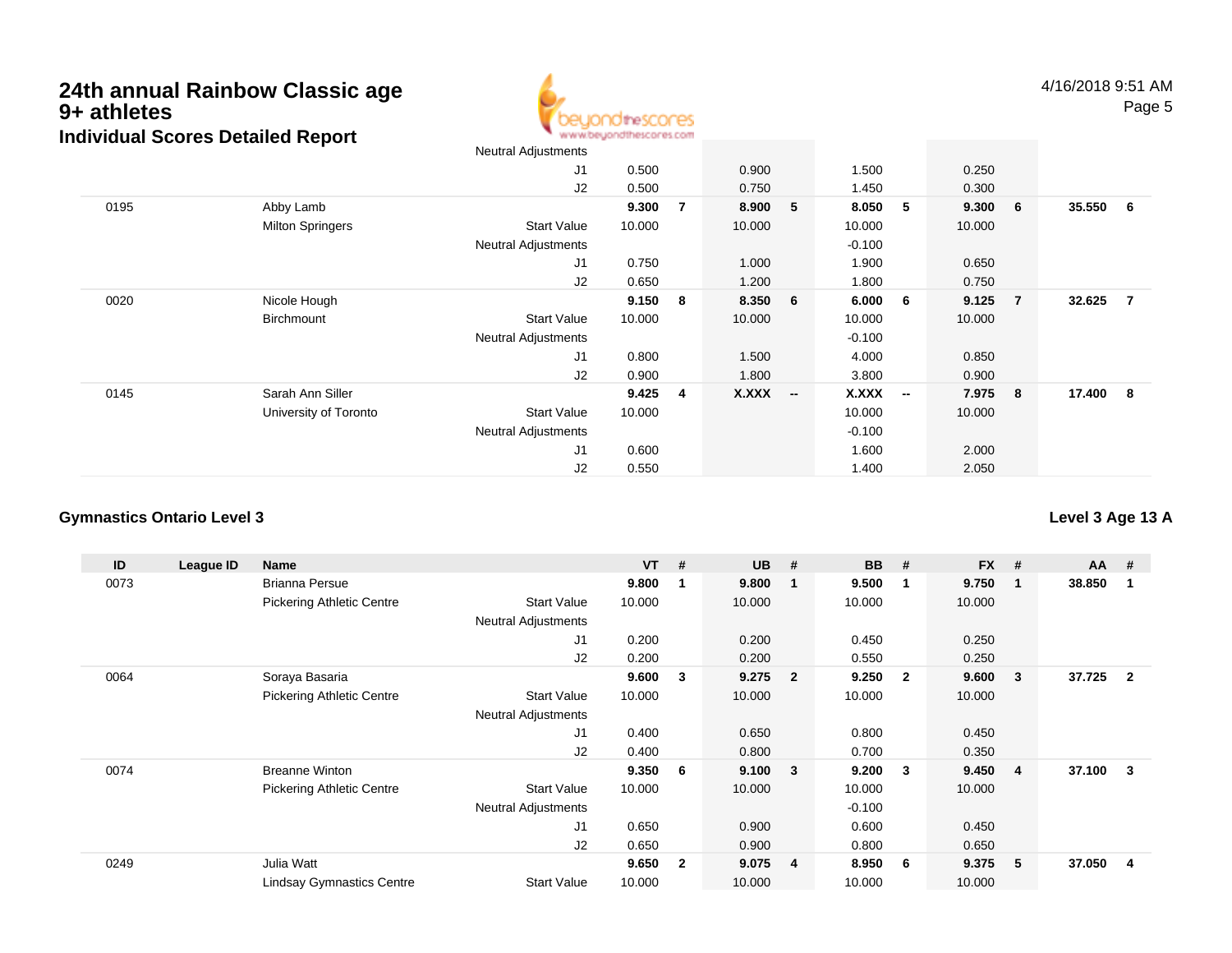www.beuondthescores.com

|      | annaaan 800n 60 Dolanoa Nopont      | Neutral Adjustments |        |                |        |                | $-0.100$ |                |        |                         |        |                |
|------|-------------------------------------|---------------------|--------|----------------|--------|----------------|----------|----------------|--------|-------------------------|--------|----------------|
|      |                                     |                     |        |                | 0.950  |                |          |                | 0.700  |                         |        |                |
|      |                                     | J1                  | 0.350  |                |        |                | 1.000    |                |        |                         |        |                |
|      |                                     | J2                  | 0.350  |                | 0.900  |                | 0.900    |                | 0.550  |                         |        |                |
| 0197 | Samantha Cusitar                    |                     | 9.450  | 5              | 8.650  | 6              | 9.150    | 4              | 9.700  | $\overline{\mathbf{2}}$ | 36.950 | -5             |
|      | <b>Milton Springers</b>             | <b>Start Value</b>  | 10.000 |                | 10.000 |                | 10.000   |                | 10.000 |                         |        |                |
|      |                                     | Neutral Adjustments |        |                |        |                |          |                |        |                         |        |                |
|      |                                     | J1                  | 0.500  |                | 1.300  |                | 0.800    |                | 0.250  |                         |        |                |
|      |                                     | J2                  | 0.600  |                | 1.400  |                | 0.900    |                | 0.350  |                         |        |                |
| 0291 | Jessica McDonald                    |                     | 9.600  | 3              | 8.850  | 5              | 9.100    | 5              | 9.350  | 6                       | 36.900 | 6              |
|      | Shenderey Gymnastics Centre         | <b>Start Value</b>  | 10.000 |                | 10.000 |                | 10.000   |                | 10.000 |                         |        |                |
|      |                                     | Neutral Adjustments |        |                |        |                |          |                |        |                         |        |                |
|      |                                     | J1                  | 0.400  |                | 1.000  |                | 0.950    |                | 0.650  |                         |        |                |
|      |                                     | J2                  | 0.400  |                | 1.300  |                | 0.850    |                | 0.650  |                         |        |                |
| 0103 | Eva Vyas                            |                     | 9.550  | 4              | 8.575  | $\overline{7}$ | 8.900    | $\overline{7}$ | 9.275  | $\overline{7}$          | 36.300 | $\overline{7}$ |
|      | Woodbridge Academy of<br>Gymnastics | <b>Start Value</b>  | 10.000 |                | 10.000 |                | 10.000   |                | 10.000 |                         |        |                |
|      |                                     | Neutral Adjustments |        |                |        |                |          |                |        |                         |        |                |
|      |                                     | J1                  | 0.400  |                | 1.400  |                | 1.050    |                | 0.800  |                         |        |                |
|      |                                     | J2                  | 0.500  |                | 1.450  |                | 1.150    |                | 0.650  |                         |        |                |
| 0090 | Julia Cuddemi                       |                     | 9.075  | $\overline{7}$ | 8.500  | 8              | 8.650    | 8              | 9.225  | - 8                     | 35.450 | 8              |
|      | Woodbridge Academy of<br>Gymnastics | Start Value         | 10.000 |                | 10.000 |                | 10.000   |                | 10.000 |                         |        |                |
|      |                                     | Neutral Adjustments |        |                |        |                |          |                |        |                         |        |                |
|      |                                     | J1                  | 0.900  |                | 1.600  |                | 1.300    |                | 0.750  |                         |        |                |
|      |                                     | J2                  | 0.950  |                | 1.400  |                | 1.400    |                | 0.800  |                         |        |                |
|      |                                     |                     |        |                |        |                |          |                |        |                         |        |                |

#### **Gymnastics Ontario Level 3**

**Level 3 Age 14+**

| ID   | League ID | <b>Name</b>                      |                            | $VT$ #  |    | <b>UB</b> | - #          | <b>BB</b> | #                       | <b>FX</b> | #                       | $AA$ # |                |
|------|-----------|----------------------------------|----------------------------|---------|----|-----------|--------------|-----------|-------------------------|-----------|-------------------------|--------|----------------|
| 0075 |           | Emma Sue                         |                            | 9.650   |    | 9.025     |              | 8.075     | $\overline{\mathbf{2}}$ | 9.500     |                         | 36.250 |                |
|      |           | <b>Pickering Athletic Centre</b> | <b>Start Value</b>         | 10.000  |    | 10.000    |              | 10.000    |                         | 10.000    |                         |        |                |
|      |           |                                  | <b>Neutral Adjustments</b> |         |    |           |              | $-0.100$  |                         |           |                         |        |                |
|      |           |                                  | J1                         | 0.350   |    | 0.850     |              | 1.750     |                         | 0.450     |                         |        |                |
|      |           |                                  | J2                         | 0.350   |    | 1.100     |              | 1.900     |                         | 0.550     |                         |        |                |
| 0310 |           | Morgan Allemang                  |                            | 9.475 2 |    | 8.250 4   |              | 8.725     | -1                      | 9.425     | $\overline{\mathbf{2}}$ | 35.875 | $\overline{2}$ |
|      |           | Cayuga Gymnastics Club           | <b>Start Value</b>         | 10.000  |    | 10.000    |              | 10.000    |                         | 10.000    |                         |        |                |
|      |           |                                  | <b>Neutral Adjustments</b> |         |    |           |              |           |                         |           |                         |        |                |
|      |           |                                  | J1                         | 0.550   |    | 1.700     |              | 1.150     |                         | 0.650     |                         |        |                |
|      |           |                                  | J2                         | 0.500   |    | 1.800     |              | 1.400     |                         | 0.500     |                         |        |                |
| 0109 |           | Maithily Kadam                   |                            | 9.300   | -4 | 8.500     | $\mathbf{3}$ | 8.000     | 3                       | 9.100     | 3                       | 34.900 | 3              |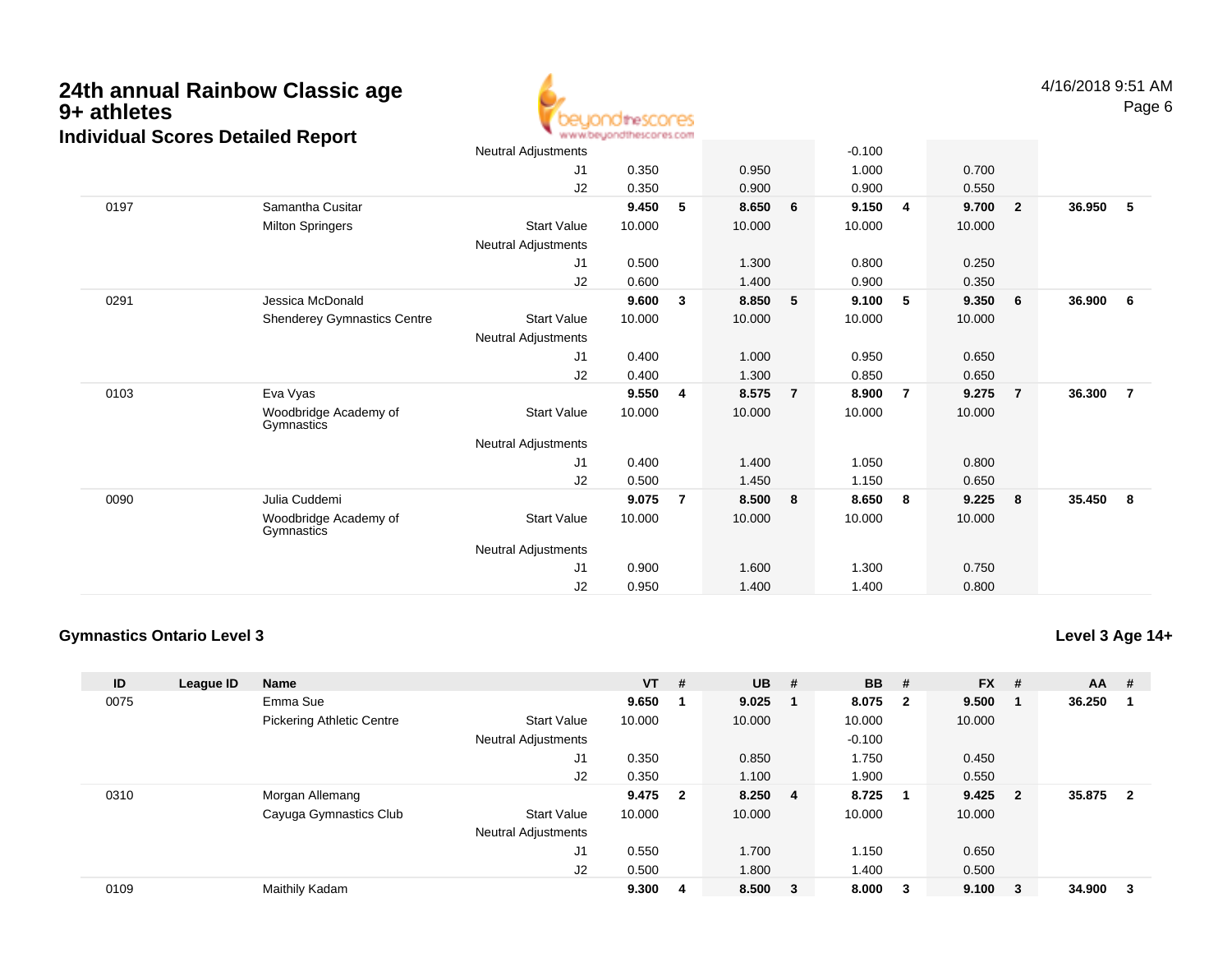# **24th annual Rainbow Classic age 9+ athletes**



4/16/2018 9:51 AMPage 7

| Individual Scores Detailed Report |                                     |                            | www.beyondthescores.com |        |               |                         |              |
|-----------------------------------|-------------------------------------|----------------------------|-------------------------|--------|---------------|-------------------------|--------------|
|                                   | Woodbridge Academy of<br>Gymnastics | <b>Start Value</b>         | 10.000                  | 10.000 | 10.000        | 10.000                  |              |
|                                   |                                     | <b>Neutral Adjustments</b> |                         |        | $-0.100$      |                         |              |
|                                   |                                     | J1                         | 0.700                   | 1.600  | 1.950         | 0.850                   |              |
|                                   |                                     | J2                         | 0.700                   | 1.400  | 1.850         | 0.950                   |              |
| 0271                              | Lauryn Wilson                       |                            | 9.450 3                 | 8.625  | 7.300 4<br>-2 | 8.250<br>$\blacksquare$ | 33.625<br>-4 |
|                                   | <b>Lindsay Gymnastics Centre</b>    | <b>Start Value</b>         | 10.000                  | 10.000 | 10.000        | 10.000                  |              |
|                                   |                                     | <b>Neutral Adjustments</b> |                         |        |               |                         |              |
|                                   |                                     | J1                         | 0.550                   | 1.450  | 2.800         | 1.800                   |              |
|                                   |                                     | J2                         | 0.550                   | 1.300  | 2.600         | 1.700                   |              |

#### **Gymnastics Ontario Level 3**

| ID   | <b>League ID</b> | <b>Name</b>                      |                            | VT     | #                        | <b>UB</b>    | #                        | <b>BB</b> | #                        | <b>FX</b>    | #                        | AA     | #                        |
|------|------------------|----------------------------------|----------------------------|--------|--------------------------|--------------|--------------------------|-----------|--------------------------|--------------|--------------------------|--------|--------------------------|
| 0330 |                  | <b>Brooklyn Martin</b>           |                            | X.XXX  | $\overline{\phantom{a}}$ | <b>X.XXX</b> | $\overline{\phantom{a}}$ | X.XXX     | $\overline{\phantom{a}}$ | <b>X.XXX</b> | $\overline{\phantom{a}}$ | 0.000  | $\overline{\phantom{a}}$ |
| 0152 |                  | Mia Kwong                        |                            | 9.450  | $\mathbf{1}$             | 9.000        | $\overline{\mathbf{3}}$  | 8.975     | 3                        | 9.475        | $\overline{2}$           | 36.900 | $\mathbf 1$              |
|      |                  | University of Toronto            | <b>Start Value</b>         | 10.000 |                          | 10.000       |                          | 10.000    |                          | 10.000       |                          |        |                          |
|      |                  |                                  | Neutral Adjustments        |        |                          |              |                          |           |                          |              |                          |        |                          |
|      |                  |                                  | J1                         | 0.500  |                          | 1.000        |                          | 0.950     |                          | 0.450        |                          |        |                          |
|      |                  |                                  | J2                         | 0.600  |                          | 1.000        |                          | 1.100     |                          | 0.600        |                          |        |                          |
| 0057 |                  | Andorra Pettitt-Leung            |                            | 9.150  | $\overline{4}$           | 9.200        | $\overline{1}$           | 9.100     | $\overline{1}$           | 9.425        | 4                        | 36.875 | $\overline{2}$           |
|      |                  | <b>Pickering Athletic Centre</b> | <b>Start Value</b>         | 10.000 |                          | 10.000       |                          | 10.000    |                          | 10.000       |                          |        |                          |
|      |                  |                                  | Neutral Adjustments        |        |                          |              |                          |           |                          |              |                          |        |                          |
|      |                  |                                  | J1                         | 0.800  |                          | 0.850        |                          | 0.950     |                          | 0.550        |                          |        |                          |
|      |                  |                                  | J2                         | 0.900  |                          | 0.750        |                          | 0.850     |                          | 0.600        |                          |        |                          |
| 0025 |                  | Kira Pelkonen                    |                            | 9.450  | 1                        | 8.875        | $\overline{4}$           | 8.850     | -5                       | 9.500        | $\mathbf{1}$             | 36.675 | $\mathbf{3}$             |
|      |                  | Birchmount                       | <b>Start Value</b>         | 10.000 |                          | 10.000       |                          | 10.000    |                          | 10.000       |                          |        |                          |
|      |                  |                                  | Neutral Adjustments        |        |                          |              |                          | $-0.100$  |                          |              |                          |        |                          |
|      |                  |                                  | J1                         | 0.500  |                          | 1.050        |                          | 1.100     |                          | 0.550        |                          |        |                          |
|      |                  |                                  | J2                         | 0.600  |                          | 1.200        |                          | 1.000     |                          | 0.450        |                          |        |                          |
| 0053 |                  | Sophia Winton                    |                            | 9.275  | $\overline{2}$           | 9.150        | $\overline{\mathbf{2}}$  | 8.875     | $\overline{4}$           | 9.325        | 5                        | 36.625 | $\overline{4}$           |
|      |                  | <b>Pickering Athletic Centre</b> | <b>Start Value</b>         | 10.000 |                          | 10.000       |                          | 10.000    |                          | 10.000       |                          |        |                          |
|      |                  |                                  | <b>Neutral Adjustments</b> |        |                          |              |                          |           |                          |              |                          |        |                          |
|      |                  |                                  | J1                         | 0.650  |                          | 0.800        |                          | 1.150     |                          | 0.600        |                          |        |                          |
|      |                  |                                  | J2                         | 0.800  |                          | 0.900        |                          | 1.100     |                          | 0.750        |                          |        |                          |
| 0320 |                  | Victoria Clazie                  |                            | 9.200  | $\mathbf{3}$             | 8.350        | 6                        | 9.050     | $\overline{\mathbf{2}}$  | 9.225        | 6                        | 35.825 | 5                        |
|      |                  | Quinte Bay                       | <b>Start Value</b>         | 10.000 |                          | 10.000       |                          | 10.000    |                          | 10.000       |                          |        |                          |
|      |                  |                                  | <b>Neutral Adjustments</b> |        |                          |              |                          |           |                          |              |                          |        |                          |
|      |                  |                                  | J1                         | 0.700  |                          | 1.500        |                          | 0.800     |                          | 0.750        |                          |        |                          |

**Level 3 Age 11 B**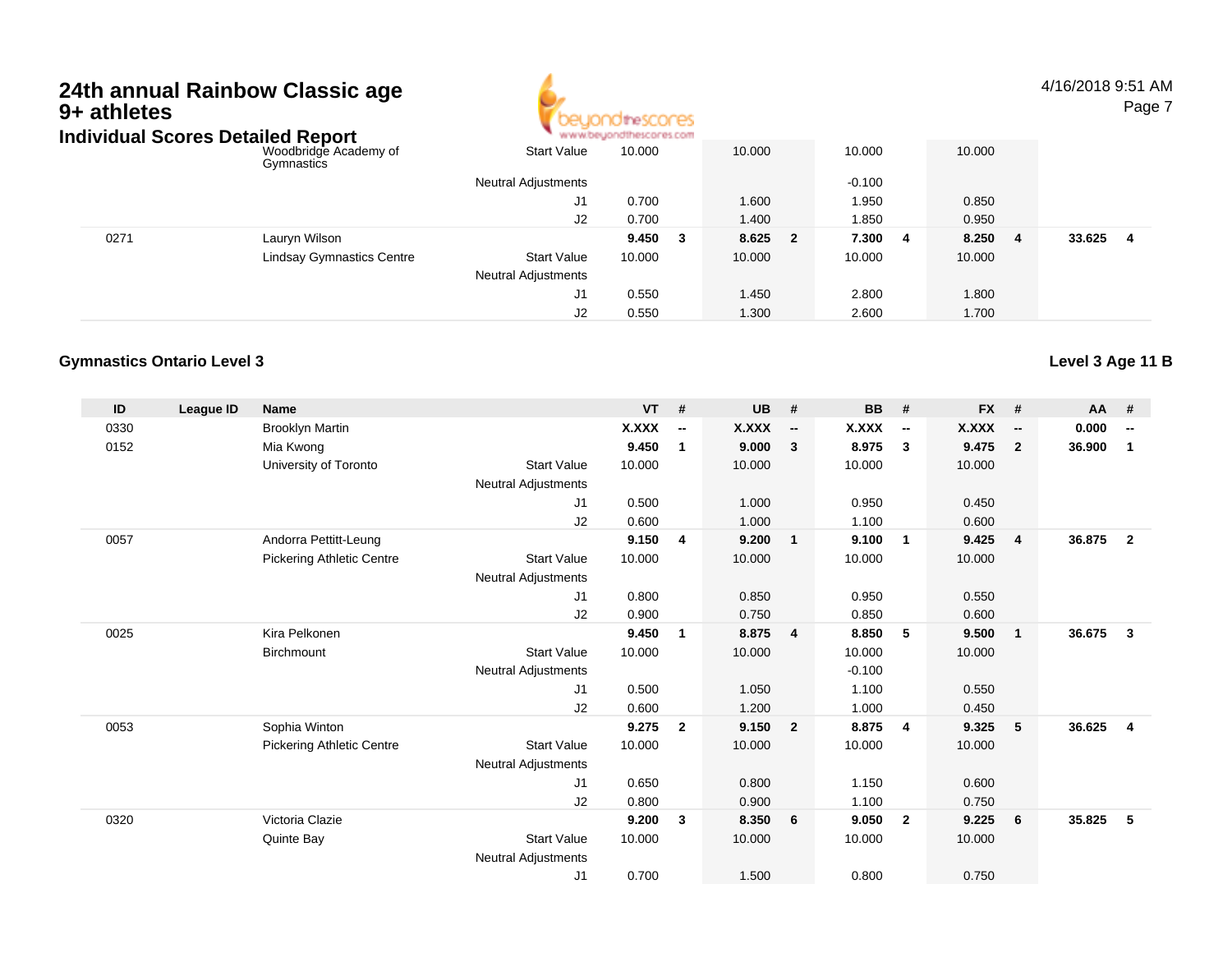

4/16/2018 9:51 AMPage 8

|      | dividual occides Detailed Report | J2                  | 0.900     | 1.800   | 1.100   |     | 0.800  |     |        |    |
|------|----------------------------------|---------------------|-----------|---------|---------|-----|--------|-----|--------|----|
| 0312 | Rebecka Mayr                     |                     | 8.850 6   | 8.450 5 | 7.800   | - 7 | 9.450  | - 3 | 34.550 | -6 |
|      | Cayuga Gymnastics Club           | <b>Start Value</b>  | 10.000    | 10.000  | 10.000  |     | 10.000 |     |        |    |
|      |                                  | Neutral Adjustments |           |         |         |     |        |     |        |    |
|      |                                  | J1                  | 1.050     | 1.500   | 2.100   |     | 0.450  |     |        |    |
|      |                                  | J2                  | 1.250     | 1.600   | 2.300   |     | 0.650  |     |        |    |
| 0031 | <b>Brooke Campbell</b>           |                     | $9.025$ 5 | 7.900 7 | 8.000 6 |     | 8.325  | - 7 | 33.250 | 7  |
|      | Birchmount                       | <b>Start Value</b>  | 10.000    | 10.000  | 10.000  |     | 10.000 |     |        |    |
|      |                                  | Neutral Adjustments |           |         |         |     |        |     |        |    |
|      |                                  | J1                  | 0.900     | 2.100   | 1.900   |     | 1.600  |     |        |    |
|      |                                  | J2                  | 1.050     | 2.100   | 2.100   |     | 1.750  |     |        |    |

#### **Gymnastics Ontario Level 3**

**Level 3 Age 10 B**

| ID   | League ID | <b>Name</b>                       |                     | <b>VT</b> | #            | <b>UB</b> | #                       | <b>BB</b> | #                       | <b>FX</b> | #              | <b>AA</b> | #              |
|------|-----------|-----------------------------------|---------------------|-----------|--------------|-----------|-------------------------|-----------|-------------------------|-----------|----------------|-----------|----------------|
| 0194 |           | Megan Centeno                     |                     | 9.500     | $\mathbf{2}$ | 9.675     | $\overline{\mathbf{1}}$ | 9.275     | $\mathbf 1$             | 9.600     | $\mathbf{1}$   | 38.050    | 1              |
|      |           | <b>Milton Springers</b>           | <b>Start Value</b>  | 10.000    |              | 10.000    |                         | 10.000    |                         | 10.000    |                |           |                |
|      |           |                                   | Neutral Adjustments |           |              |           |                         |           |                         |           |                |           |                |
|      |           |                                   | J1                  | 0.400     |              | 0.300     |                         | 0.650     |                         | 0.400     |                |           |                |
|      |           |                                   | J2                  | 0.600     |              | 0.350     |                         | 0.800     |                         | 0.400     |                |           |                |
| 0342 |           | Alexa Proulx                      |                     | 9.300     | 4            | 9.125     | $\overline{2}$          | 8.725     | $\overline{4}$          | 9.200     | $\mathbf{3}$   | 36.350    | $\overline{2}$ |
|      |           | Quinte Bay                        | <b>Start Value</b>  | 10.000    |              | 10.000    |                         | 10.000    |                         | 10.000    |                |           |                |
|      |           |                                   | Neutral Adjustments |           |              |           |                         |           |                         |           |                |           |                |
|      |           |                                   | J1                  | 0.700     |              | 0.850     |                         | 1.250     |                         | 0.900     |                |           |                |
|      |           |                                   | J2                  | 0.700     |              | 0.900     |                         | 1.300     |                         | 0.700     |                |           |                |
| 0146 |           | Charlee Chilelli                  |                     | 9.550     | 1            | 8.350     | $\overline{\mathbf{3}}$ | 8.750     | -3                      | 9.525     | $\overline{2}$ | 36.175    | 3              |
|      |           | University of Toronto             | <b>Start Value</b>  | 10.000    |              | 10.000    |                         | 10.000    |                         | 10.000    |                |           |                |
|      |           |                                   | Neutral Adjustments |           |              |           |                         |           |                         |           |                |           |                |
|      |           |                                   | J1                  | 0.400     |              | 1.550     |                         | 1.300     |                         | 0.500     |                |           |                |
|      |           |                                   | J2                  | 0.500     |              | 1.750     |                         | 1.200     |                         | 0.450     |                |           |                |
| 0043 |           | Lexy Dysarz                       |                     | 9.150     | 5            | 8.050     | $-5$                    | 8.850     | $\overline{\mathbf{2}}$ | 8.850     | 5              | 34.900    | $\overline{4}$ |
|      |           | <b>Chatham Inspire Gymnastics</b> | <b>Start Value</b>  | 10.000    |              | 10.000    |                         | 10.000    |                         | 10.000    |                |           |                |
|      |           |                                   | Neutral Adjustments |           |              |           |                         |           |                         |           |                |           |                |
|      |           |                                   | J1                  | 0.800     |              | 1.900     |                         | 1.200     |                         | 1.200     |                |           |                |
|      |           |                                   | J2                  | 0.900     |              | 2.000     |                         | 1.100     |                         | 1.100     |                |           |                |
| 0008 |           | Eleni Kiofos                      |                     | 9.300     | 4            | 8.200     | -4                      | 8.200     | 5                       | 9.025     | 4              | 34.725    | 5              |
|      |           | Birchmount                        | <b>Start Value</b>  | 10.000    |              | 10.000    |                         | 10.000    |                         | 10.000    |                |           |                |
|      |           |                                   | Neutral Adjustments |           |              |           |                         |           |                         |           |                |           |                |
|      |           |                                   | J1                  | 0.600     |              | 1.900     |                         | 1.800     |                         | 1.100     |                |           |                |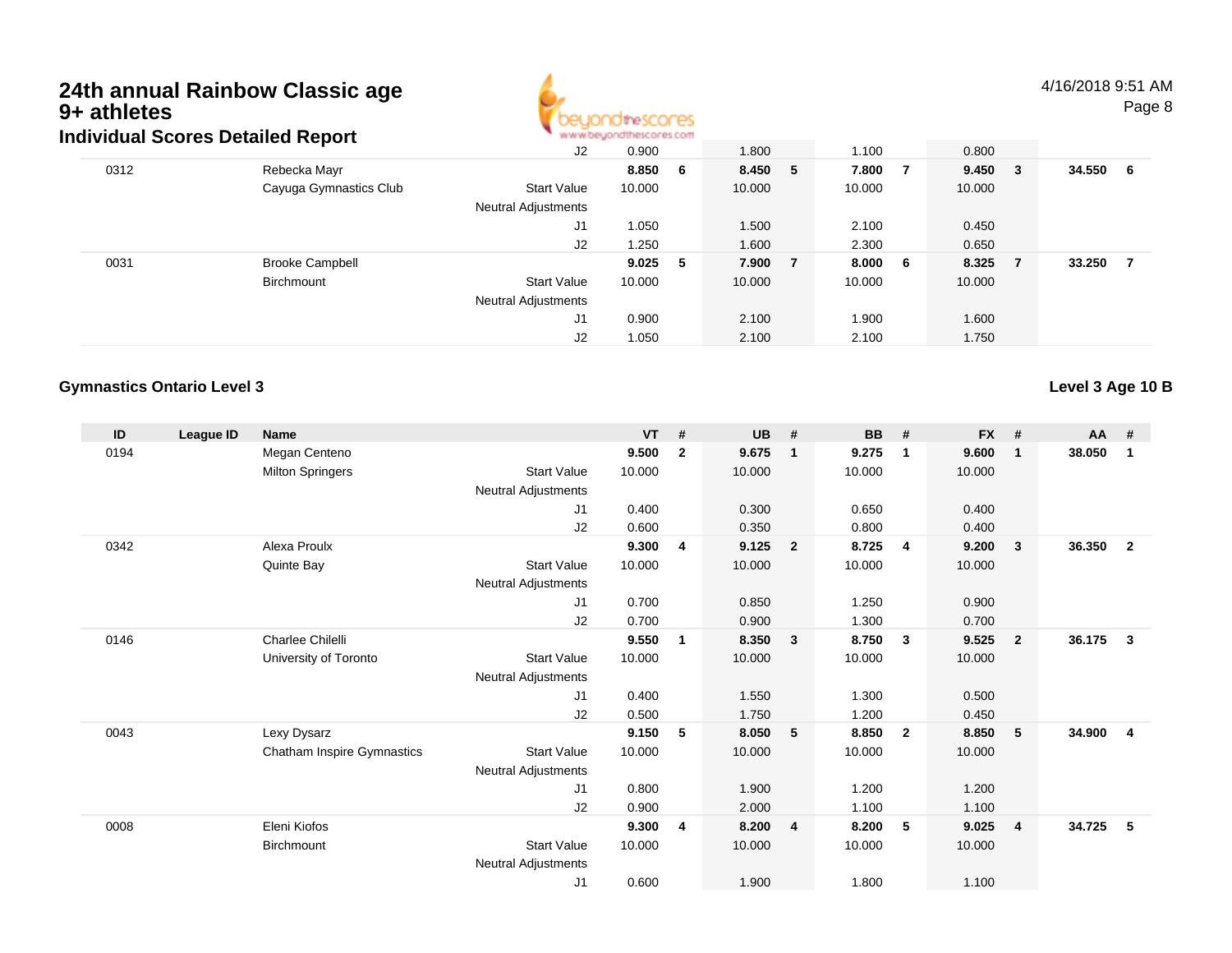

#### 4/16/2018 9:51 AMPage 9

|      | Individual Scores Detailed Report |                            | <b>M.M.M.ODARI IDILIMSTOL ILS POLIT</b> |        |              |             |        |
|------|-----------------------------------|----------------------------|-----------------------------------------|--------|--------------|-------------|--------|
|      |                                   | J2                         | 0.800                                   | 1.700  | .800         | 0.850       |        |
| 0149 | Reiko Smith                       |                            | 9.350                                   | 8.200  | 7.800<br>- 6 | 8.675<br>-6 | 34.025 |
|      | University of Toronto             | <b>Start Value</b>         | 10.000                                  | 10.000 | 10.000       | 10.000      |        |
|      |                                   | <b>Neutral Adjustments</b> |                                         |        |              |             |        |
|      |                                   | J1                         | 0.600                                   | 1.700  | 2.300        | 1.250       |        |
|      |                                   | J2                         | 0.700                                   | 1.900  | 2.100        | 1.400       |        |

#### **Gymnastics Ontario Level 3**

**Level 3 Age 10 C**

| ID   | <b>League ID</b> | <b>Name</b>                        |                            | <b>VT</b> | #              | <b>UB</b> | #                       | <b>BB</b> | #              | <b>FX</b> | #              | <b>AA</b> | #              |
|------|------------------|------------------------------------|----------------------------|-----------|----------------|-----------|-------------------------|-----------|----------------|-----------|----------------|-----------|----------------|
| 0056 |                  | Julia Teng                         |                            | 9.675     | $\mathbf{1}$   | 9.175     | 3                       | 9.600     | $\mathbf{1}$   | 9.700     | $\mathbf{1}$   | 38.150    | $\mathbf{1}$   |
|      |                  | <b>Pickering Athletic Centre</b>   | <b>Start Value</b>         | 10.000    |                | 10.000    |                         | 10.000    |                | 10.000    |                |           |                |
|      |                  |                                    | <b>Neutral Adjustments</b> |           |                |           |                         |           |                |           |                |           |                |
|      |                  |                                    | J1                         | 0.350     |                | 0.850     |                         | 0.350     |                | 0.350     |                |           |                |
|      |                  |                                    | J2                         | 0.300     |                | 0.800     |                         | 0.450     |                | 0.250     |                |           |                |
| 0179 |                  | Ciara Costa                        |                            | 9.350     | 3              | 9.475     | $\overline{1}$          | 9.300     | $\overline{2}$ | 9.375     | 5              | 37.500    | $\overline{2}$ |
|      |                  | <b>Milton Springers</b>            | <b>Start Value</b>         | 10.000    |                | 10.000    |                         | 10.000    |                | 10.000    |                |           |                |
|      |                  |                                    | <b>Neutral Adjustments</b> |           |                |           |                         |           |                |           |                |           |                |
|      |                  |                                    | J1                         | 0.650     |                | 0.600     |                         | 0.600     |                | 0.500     |                |           |                |
|      |                  |                                    | J <sub>2</sub>             | 0.650     |                | 0.450     |                         | 0.800     |                | 0.750     |                |           |                |
| 0209 |                  | Myrna Romero                       |                            | 9.650     | $\overline{2}$ | 9.400     | $\overline{\mathbf{2}}$ | 8.625     | $\overline{7}$ | 9.575     | $\overline{2}$ | 37.250    | $\mathbf{3}$   |
|      |                  | Aereo Gymnastics Club              | <b>Start Value</b>         | 10.000    |                | 10.000    |                         | 10.000    |                | 10.000    |                |           |                |
|      |                  |                                    | <b>Neutral Adjustments</b> |           |                |           |                         |           |                |           |                |           |                |
|      |                  |                                    | J1                         | 0.400     |                | 0.600     |                         | 1.300     |                | 0.400     |                |           |                |
|      |                  |                                    | J2                         | 0.300     |                | 0.600     |                         | 1.450     |                | 0.450     |                |           |                |
| 0240 |                  | Kylie Rutherford                   |                            | 9.325     | 4              | 8.800     | 5                       | 8.750     | 6              | 9.500     | 3              | 36.375    | 4              |
|      |                  | Kawartha Gymnastics                | <b>Start Value</b>         | 10.000    |                | 10.000    |                         | 10.000    |                | 10.000    |                |           |                |
|      |                  |                                    | <b>Neutral Adjustments</b> |           |                |           |                         |           |                |           |                |           |                |
|      |                  |                                    | J <sub>1</sub>             | 0.700     |                | 1.100     |                         | 1.200     |                | 0.600     |                |           |                |
|      |                  |                                    | J <sub>2</sub>             | 0.650     |                | 1.300     |                         | 1.300     |                | 0.400     |                |           |                |
| 0241 |                  | Olivia May                         |                            | 9.350     | 3              | 8.825     | $\overline{4}$          | 8.825     | 5              | 9.275     | 6              | 36.275    | 5              |
|      |                  | Kawartha Gymnastics                | <b>Start Value</b>         | 10.000    |                | 10.000    |                         | 10.000    |                | 10.000    |                |           |                |
|      |                  |                                    | <b>Neutral Adjustments</b> |           |                |           |                         |           |                |           |                |           |                |
|      |                  |                                    | J1                         | 0.600     |                | 1.150     |                         | 1.150     |                | 0.800     |                |           |                |
|      |                  |                                    | J <sub>2</sub>             | 0.700     |                | 1.200     |                         | 1.200     |                | 0.650     |                |           |                |
| 0280 |                  | Cadence DiRocco                    |                            | 9.100     | $\overline{7}$ | 8.675     | 6                       | 8.975     | $\overline{4}$ | 9.275     | 6              | 36.025    | 6              |
|      |                  | <b>Shenderey Gymnastics Centre</b> | <b>Start Value</b>         | 10.000    |                | 10.000    |                         | 10.000    |                | 10.000    |                |           |                |
|      |                  |                                    | <b>Neutral Adjustments</b> |           |                |           |                         |           |                |           |                |           |                |
|      |                  |                                    | J1                         | 0.800     |                | 1.400     |                         | 1.000     |                | 0.650     |                |           |                |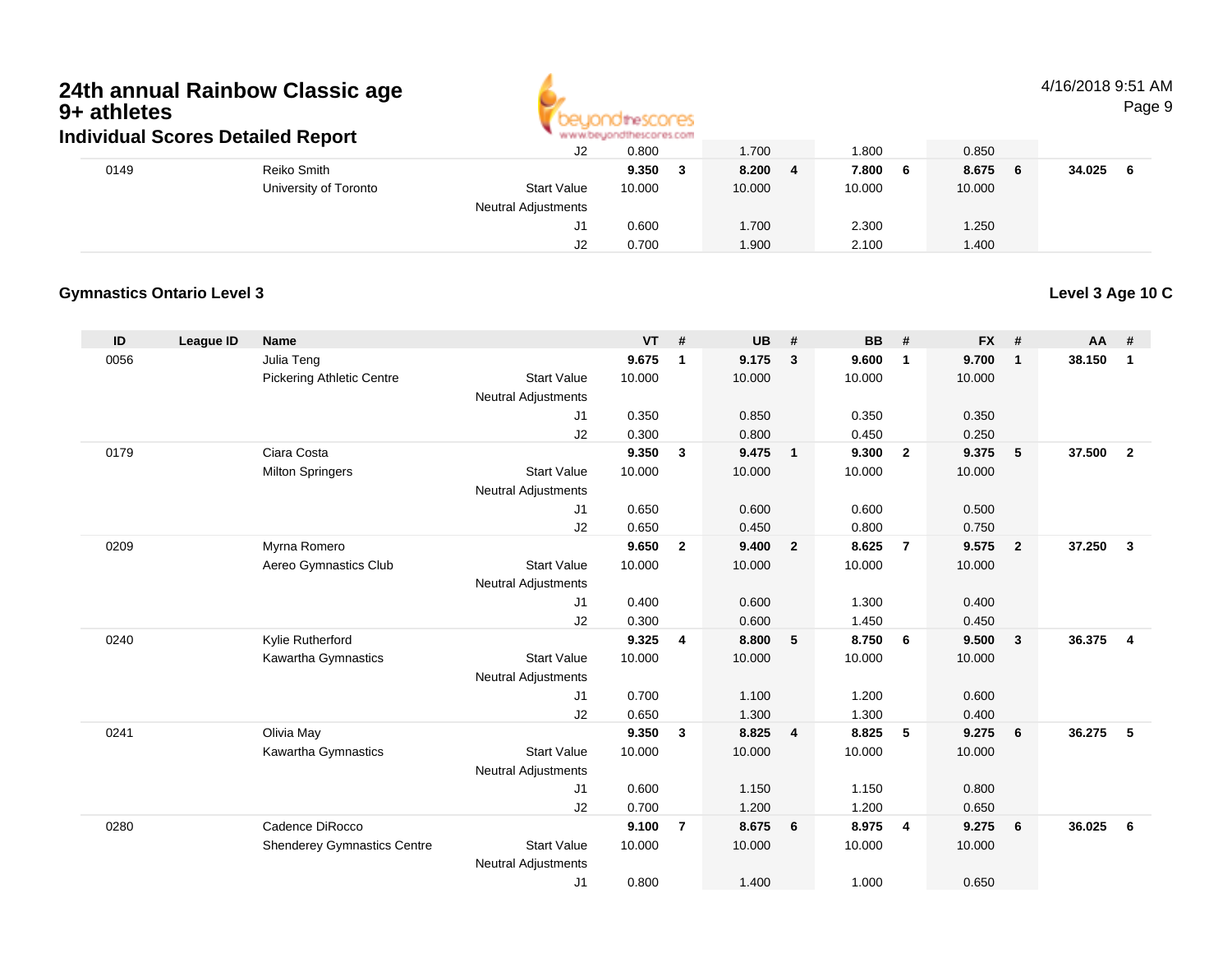

### 4/16/2018 9:51 AM

Page 10

|      | idividual Scores Detailed Report |                            | All All Alcohologing to the McSterger as a model |         |                |             |        |     |        |    |
|------|----------------------------------|----------------------------|--------------------------------------------------|---------|----------------|-------------|--------|-----|--------|----|
|      |                                  | J2                         | 1.000                                            | 1.250   |                | 1.050       | 0.800  |     |        |    |
| 0147 | Calla Dundas                     |                            | 9.200 6                                          | 8.600   | $\overline{7}$ | $9.025 \t3$ | 8.850  | - 7 | 35.675 |    |
|      | University of Toronto            | <b>Start Value</b>         | 10.000                                           | 10.000  |                | 10.000      | 10.000 |     |        |    |
|      |                                  | <b>Neutral Adjustments</b> |                                                  |         |                | $-0.100$    |        |     |        |    |
|      |                                  | J1                         | 0.800                                            | 1.300   |                | 0.800       | 1.200  |     |        |    |
|      |                                  | J2                         | 0.800                                            | 1.500   |                | 0.950       | 1.100  |     |        |    |
| 0313 | Adriana Ormonde                  |                            | 9.300 5                                          | 7.950 8 |                | 8.225 8     | 9.450  | - 4 | 34.925 | -8 |
|      | Cayuga Gymnastics Club           | <b>Start Value</b>         | 10.000                                           | 10.000  |                | 10.000      | 10.000 |     |        |    |
|      |                                  | <b>Neutral Adjustments</b> |                                                  |         |                |             |        |     |        |    |
|      |                                  | J1                         | 0.700                                            | 2.100   |                | 1.800       | 0.550  |     |        |    |
|      |                                  | J2                         | 0.700                                            | 2.000   |                | 1.750       | 0.550  |     |        |    |

#### **Gymnastics Ontario Level 3**

**Level 3 Age 12 B**

| ID   | <b>League ID</b> | <b>Name</b>                        |                            | <b>VT</b> | #            | <b>UB</b> | #                       | <b>BB</b> | #                       | <b>FX</b> | #              | $AA$ # |                |
|------|------------------|------------------------------------|----------------------------|-----------|--------------|-----------|-------------------------|-----------|-------------------------|-----------|----------------|--------|----------------|
| 0251 |                  | Ella Knox                          |                            | 9.600     | $\mathbf{2}$ | 9.050     | $\overline{2}$          | 9.550     | $\mathbf 1$             | 9.500     | 3              | 37.700 | 1              |
|      |                  | <b>Lindsay Gymnastics Centre</b>   | <b>Start Value</b>         | 10.000    |              | 10.000    |                         | 10.000    |                         | 10.000    |                |        |                |
|      |                  |                                    | Neutral Adjustments        |           |              |           |                         |           |                         |           |                |        |                |
|      |                  |                                    | J1                         | 0.400     |              | 1.000     |                         | 0.400     |                         | 0.600     |                |        |                |
|      |                  |                                    | J <sub>2</sub>             | 0.400     |              | 0.900     |                         | 0.500     |                         | 0.400     |                |        |                |
| 0050 |                  | Lily Portsmouth                    |                            | 9.750     | 1            | 9.300     | $\overline{1}$          | 8.400     | -9                      | 9.700     | $\mathbf 1$    | 37.150 | $\overline{2}$ |
|      |                  | <b>Pickering Athletic Centre</b>   | <b>Start Value</b>         | 10.000    |              | 10.000    |                         | 10.000    |                         | 10.000    |                |        |                |
|      |                  |                                    | Neutral Adjustments        |           |              |           |                         | $-0.100$  |                         |           |                |        |                |
|      |                  |                                    | J1                         | 0.250     |              | 0.650     |                         | 1.600     |                         | 0.300     |                |        |                |
|      |                  |                                    | J <sub>2</sub>             | 0.250     |              | 0.750     |                         | 1.400     |                         | 0.300     |                |        |                |
| 0276 |                  | <b>Tiana Schienke</b>              |                            | 9.550     | 3            | 8.550     | 6                       | 9.100     | $\overline{\mathbf{2}}$ | 9.525     | $\overline{2}$ | 36.725 | 3              |
|      |                  | <b>Shenderey Gymnastics Centre</b> | <b>Start Value</b>         | 10.000    |              | 10.000    |                         | 10.000    |                         | 10.000    |                |        |                |
|      |                  |                                    | Neutral Adjustments        |           |              |           |                         |           |                         |           |                |        |                |
|      |                  |                                    | J1                         | 0.500     |              | 1.400     |                         | 0.950     |                         | 0.450     |                |        |                |
|      |                  |                                    | J2                         | 0.400     |              | 1.500     |                         | 0.850     |                         | 0.500     |                |        |                |
| 0257 |                  | Aaliyah Rowe                       |                            | 9.350     | 5            | 8.900     | $\overline{\mathbf{3}}$ | 8.800     | 5                       | 9.425     | 5              | 36.475 | 4              |
|      |                  | <b>Lindsay Gymnastics Centre</b>   | <b>Start Value</b>         | 10.000    |              | 10.000    |                         | 10.000    |                         | 10.000    |                |        |                |
|      |                  |                                    | <b>Neutral Adjustments</b> |           |              |           |                         |           |                         |           |                |        |                |
|      |                  |                                    | J <sub>1</sub>             | 0.550     |              | 1.000     |                         | 1.300     |                         | 0.550     |                |        |                |
|      |                  |                                    | J2                         | 0.750     |              | 1.200     |                         | 1.100     |                         | 0.600     |                |        |                |
| 0346 |                  | Kaitlyn Morrow                     |                            | 9.350     | 5            | 8.650     | 5                       | 8.975     | 3                       | 9.450     | $\overline{4}$ | 36.425 | 5              |
|      |                  | Quinte Bay                         | <b>Start Value</b>         | 10.000    |              | 10.000    |                         | 10.000    |                         | 10.000    |                |        |                |
|      |                  |                                    | <b>Neutral Adjustments</b> |           |              |           |                         |           |                         |           |                |        |                |
|      |                  |                                    | J1                         | 0.600     |              | 1.500     |                         | 1.000     |                         | 0.500     |                |        |                |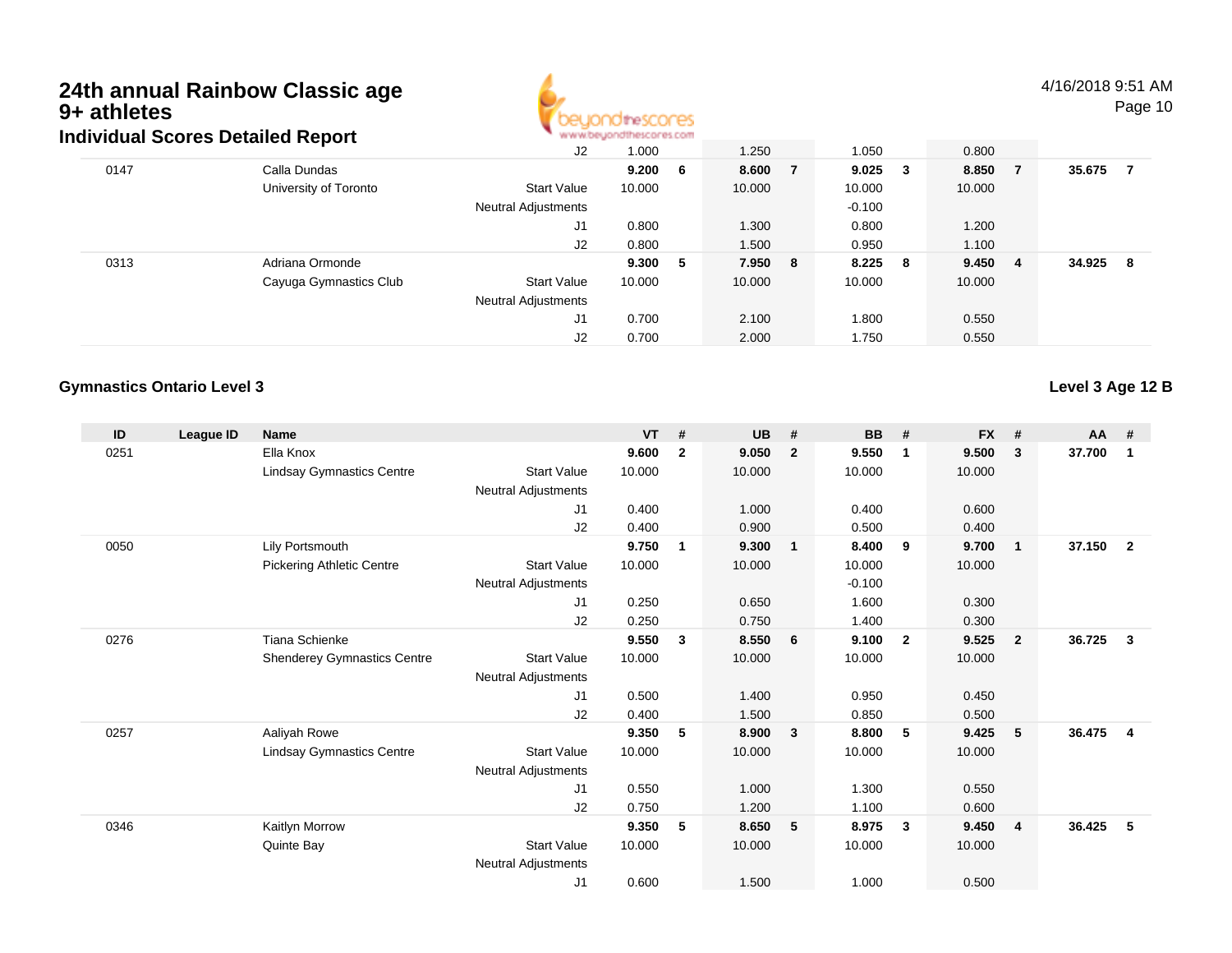

Page 11

|      | arriaaan Ooonoo Botanoa Roport      |                            |        |                |        |                |        |                |        |                |        |                |
|------|-------------------------------------|----------------------------|--------|----------------|--------|----------------|--------|----------------|--------|----------------|--------|----------------|
|      |                                     | J2                         | 0.700  |                | 1.200  |                | 1.050  |                | 0.600  |                |        |                |
| 0097 | Samantha Mayers                     |                            | 9.400  | 4              | 8.700  | $\overline{4}$ | 8.450  | 8              | 9.325  | $\overline{7}$ | 35.875 | - 6            |
|      | Woodbridge Academy of<br>Gymnastics | <b>Start Value</b>         | 10.000 |                | 10.000 |                | 10.000 |                | 10.000 |                |        |                |
|      |                                     | <b>Neutral Adjustments</b> |        |                |        |                |        |                |        |                |        |                |
|      |                                     | J <sub>1</sub>             | 0.600  |                | 1.400  |                | 1.600  |                | 0.650  |                |        |                |
|      |                                     | J2                         | 0.600  |                | 1.200  |                | 1.500  |                | 0.700  |                |        |                |
| 0332 | <b>Emilie Ross</b>                  |                            | 9.025  | 8              | 8.500  | $\overline{7}$ | 8.625  | $\overline{7}$ | 9.425  | 5              | 35.575 | $\overline{7}$ |
|      | Quinte Bay                          | <b>Start Value</b>         | 10.000 |                | 10.000 |                | 10.000 |                | 10.000 |                |        |                |
|      |                                     | Neutral Adjustments        |        |                |        |                |        |                |        |                |        |                |
|      |                                     | J1                         | 0.950  |                | 1.600  |                | 1.400  |                | 0.550  |                |        |                |
|      |                                     | J2                         | 1.000  |                | 1.400  |                | 1.350  |                | 0.600  |                |        |                |
| 0230 | Zoe Yale                            |                            | 9.300  | 6              | 8.100  | 8              | 8.900  | $\overline{4}$ | 9.225  | 8              | 35.525 | 8              |
|      | Kawartha Gymnastics                 | <b>Start Value</b>         | 10.000 |                | 10.000 |                | 10.000 |                | 10.000 |                |        |                |
|      |                                     | <b>Neutral Adjustments</b> |        |                |        |                |        |                |        |                |        |                |
|      |                                     | J1                         | 0.650  |                | 1.800  |                | 1.150  |                | 0.800  |                |        |                |
|      |                                     | J2                         | 0.750  |                | 2.000  |                | 1.050  |                | 0.750  |                |        |                |
| 0005 | Emma Cruz                           |                            | 9.175  | $\overline{7}$ | 8.000  | 9              | 8.775  | - 6            | 9.375  | - 6            | 35.325 | 9              |
|      | Birchmount                          | <b>Start Value</b>         | 10.000 |                | 10.000 |                | 10.000 |                | 10.000 |                |        |                |
|      |                                     | <b>Neutral Adjustments</b> |        |                |        |                |        |                |        |                |        |                |
|      |                                     | J <sub>1</sub>             | 0.700  |                | 1.900  |                | 1.200  |                | 0.600  |                |        |                |
|      |                                     | J2                         | 0.950  |                | 2.100  |                | 1.250  |                | 0.650  |                |        |                |
|      |                                     |                            |        |                |        |                |        |                |        |                |        |                |

#### **Gymnastics Ontario Level 3**

#### **Level 3 Age 13 B**

| ID   | League ID | <b>Name</b>                      |                            | $VT$ # |                         | $UB$ #      | <b>BB</b> | #                       | <b>FX</b> | #              | <b>AA</b> | #              |
|------|-----------|----------------------------------|----------------------------|--------|-------------------------|-------------|-----------|-------------------------|-----------|----------------|-----------|----------------|
| 0063 |           | Jalene Funes                     |                            | 9.775  | -1                      | 9.600       | 9.275     | -1                      | 9.725     | -1             | 38.375    |                |
|      |           | <b>Pickering Athletic Centre</b> | <b>Start Value</b>         | 10.000 |                         | 10.000      | 10.000    |                         | 10.000    |                |           |                |
|      |           |                                  | <b>Neutral Adjustments</b> |        |                         |             |           |                         |           |                |           |                |
|      |           |                                  | J1                         | 0.250  |                         | 0.350       | 0.750     |                         | 0.350     |                |           |                |
|      |           |                                  | J <sub>2</sub>             | 0.200  |                         | 0.450       | 0.700     |                         | 0.200     |                |           |                |
| 0232 |           | Kaitlyn Auchterlonie             |                            | 9.650  | $\overline{\mathbf{2}}$ | $9.425$ 2   | 9.200     | $\overline{\mathbf{2}}$ | 9.725     | -1             | 38.000    | $\overline{2}$ |
|      |           | Kawartha Gymnastics              | <b>Start Value</b>         | 10.000 |                         | 10.000      | 10.000    |                         | 10.000    |                |           |                |
|      |           |                                  | <b>Neutral Adjustments</b> |        |                         |             | $-0.100$  |                         |           |                |           |                |
|      |           |                                  | J1                         | 0.350  |                         | 0.650       | 0.650     |                         | 0.300     |                |           |                |
|      |           |                                  | J2                         | 0.350  |                         | 0.500       | 0.750     |                         | 0.250     |                |           |                |
| 0065 |           | Jaime Broomfield                 |                            | 9.550  | 3                       | $9.025 \t3$ | 9.050     | - 3                     | 9.525     | $\overline{2}$ | 37.150    | 3              |
|      |           | <b>Pickering Athletic Centre</b> | <b>Start Value</b>         | 10.000 |                         | 10.000      | 10.000    |                         | 10.000    |                |           |                |
|      |           |                                  | <b>Neutral Adjustments</b> |        |                         |             |           |                         |           |                |           |                |